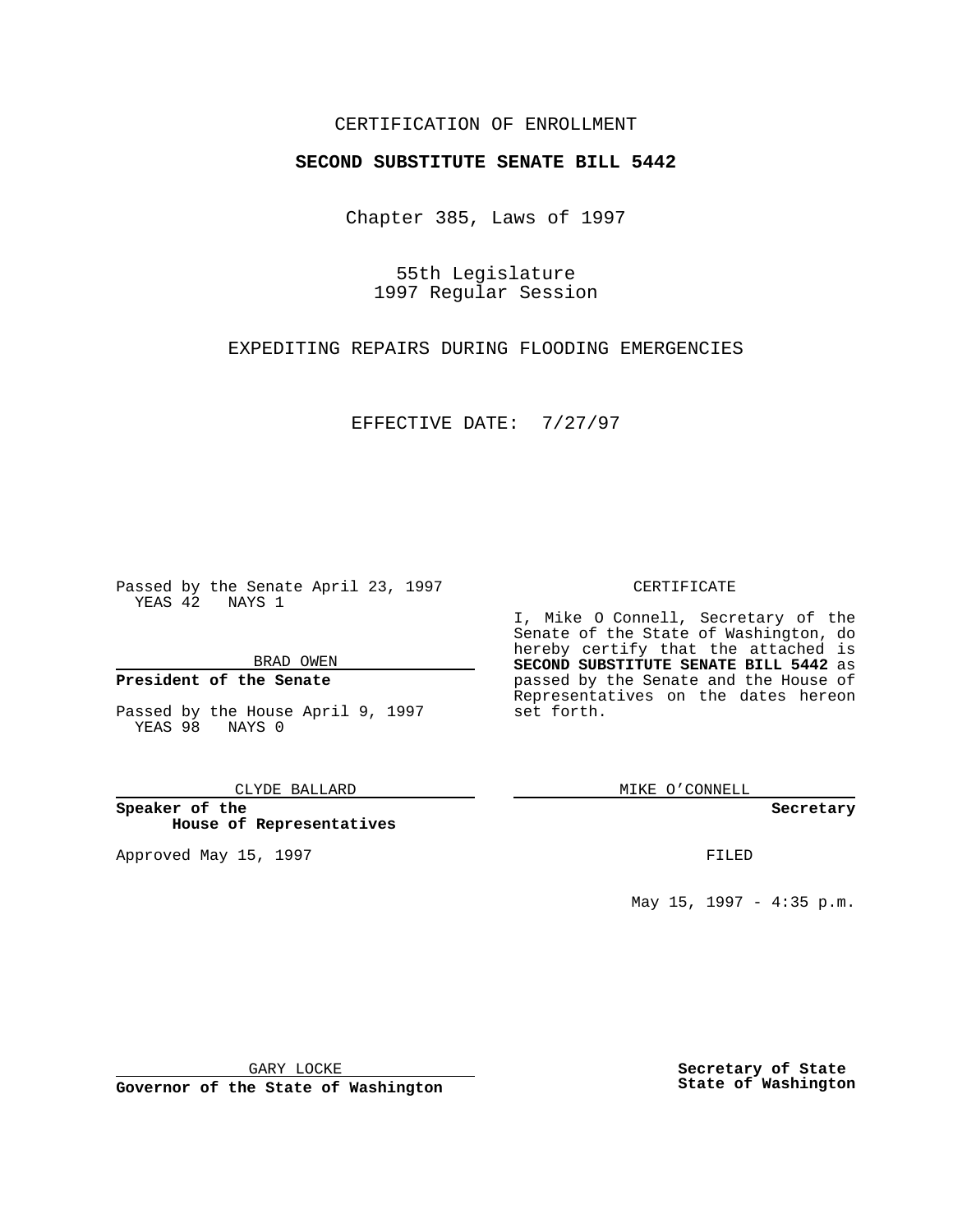## **SECOND SUBSTITUTE SENATE BILL 5442** \_\_\_\_\_\_\_\_\_\_\_\_\_\_\_\_\_\_\_\_\_\_\_\_\_\_\_\_\_\_\_\_\_\_\_\_\_\_\_\_\_\_\_\_\_\_\_

\_\_\_\_\_\_\_\_\_\_\_\_\_\_\_\_\_\_\_\_\_\_\_\_\_\_\_\_\_\_\_\_\_\_\_\_\_\_\_\_\_\_\_\_\_\_\_

AS AMENDED BY THE HOUSE

Passed Legislature - 1997 Regular Session

## **State of Washington 55th Legislature 1997 Regular Session**

**By** Senate Committee on Ways & Means (originally sponsored by Senators Swecker, Loveland, Anderson, Stevens, Haugen, Prince, Hale, Franklin, Sheldon, Benton, Rasmussen and Zarelli)

Read first time 03/10/97.

1 AN ACT Relating to flood damage reduction; and amending RCW 2 75.20.100.

3 BE IT ENACTED BY THE LEGISLATURE OF THE STATE OF WASHINGTON:

4 **Sec. 1.** RCW 75.20.100 and 1993 sp.s. c 2 s 30 are each amended to 5 read as follows:

 (1) In the event that any person or government agency desires to construct any form of hydraulic project or perform other work that will use, divert, obstruct, or change the natural flow or bed of any of the salt or fresh waters of the state, such person or government agency shall, before commencing construction or work thereon and to ensure the 11 proper protection of fish life, secure the ((written)) approval of the department as to the adequacy of the means proposed for the protection of fish life. This approval shall not be unreasonably withheld.

14 (2)(a) Except as provided in RCW 75.20.1001 ((and 75.20.1002)), the 15 department shall grant or deny approval of a standard permit within 16 forty-five calendar days of the receipt of a complete application and 17 notice of compliance with any applicable requirements of the state 18 environmental policy act, made in the manner prescribed in this 19 section.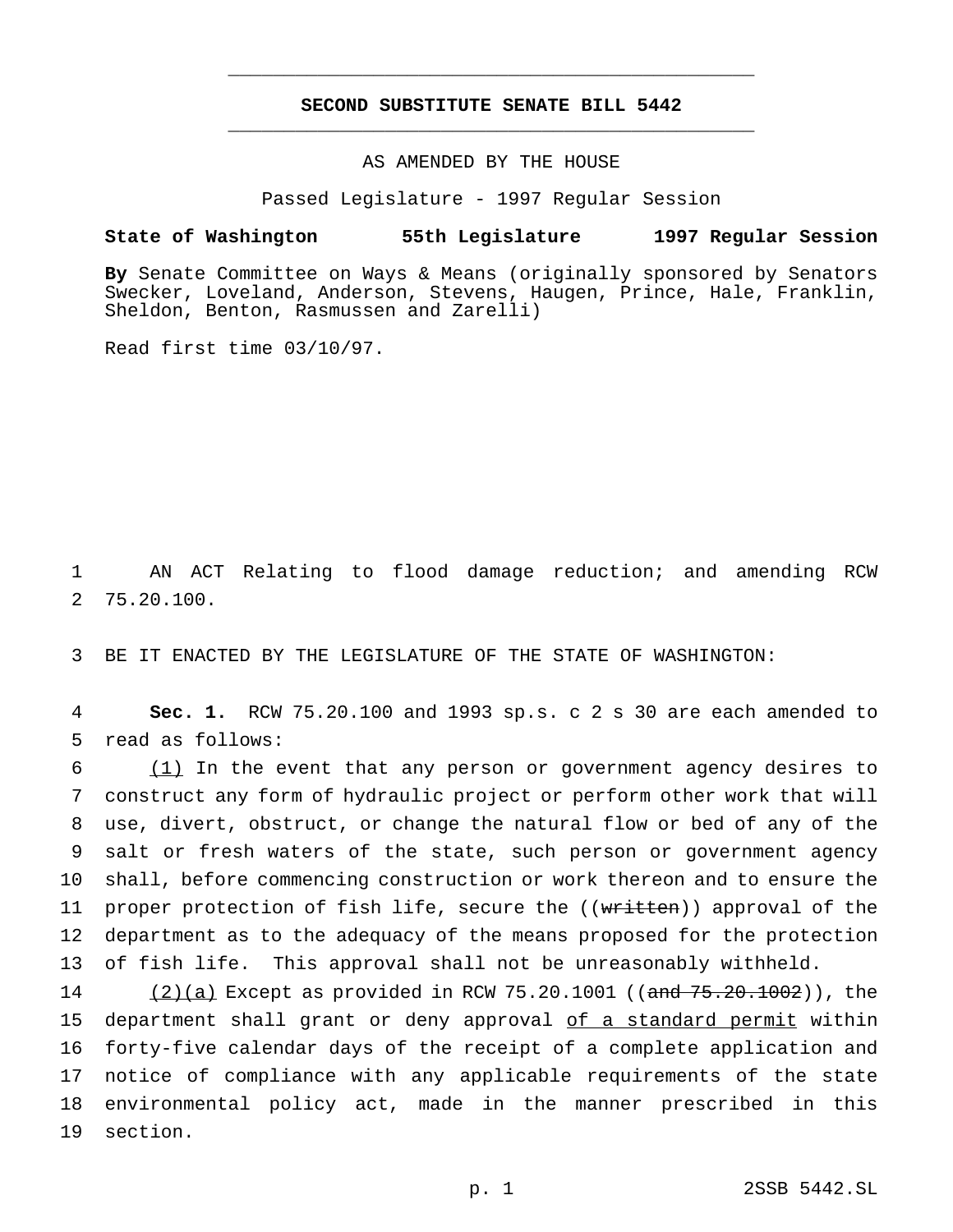(b) The applicant may document receipt of application by filing in person or by registered mail. A complete application for approval shall contain general plans for the overall project, complete plans and specifications of the proposed construction or work within the mean higher high water line in salt water or within the ordinary high water line in fresh water, and complete plans and specifications for the proper protection of fish life.

8 (c) The forty-five day requirement shall be suspended if  $((+1))$ : 9 (i) After ten working days of receipt of the application, the 10 applicant remains unavailable or unable to arrange for a timely field 11 evaluation of the proposed project;

 $((+2))$  ( $\underline{\text{iii}}$  The site is physically inaccessible for inspection; or  $((+3))$  (iii) The applicant requests delay. Immediately upon determination that the forty-five day period is suspended, the department shall notify the applicant in writing of the reasons for the 16 delay.

17 (d) For purposes of this section, "standard permit" means a written 18 permit issued by the department when the conditions under subsections 19 (3) and (6)(b) of this section are not met.

20 (3)(a) The department may issue an expedited written permit in 21 those instances where normal permit processing would result in 22 significant hardship for the applicant or unacceptable damage to the 23 environment. In cases of imminent danger, the department shall issue 24 an expedited written permit, upon request, for work to repair existing 25 structures, move obstructions, restore banks, protect property, or 26 protect fish resources. Expedited permit requests require a complete 27 written application as provided in subsection (2)(b) of this section 28 and shall be issued within fifteen calendar days of the receipt of a 29 complete written application. Approval of an expedited permit is valid 30 for up to sixty days from the date of issuance.

31 (b) For the purposes of this subsection, "imminent danger" means a 32 threat by weather, water flow, or other natural conditions that is 33 likely to occur within sixty days of a request for a permit 34 application.

35 (c) The department may not require the provisions of the state 36 environmental policy act, chapter 43.21C RCW, to be met as a condition 37 of issuing a permit under this subsection.

38 (d) The department or the county legislative authority may 39 determine if an imminent danger exists. The county legislative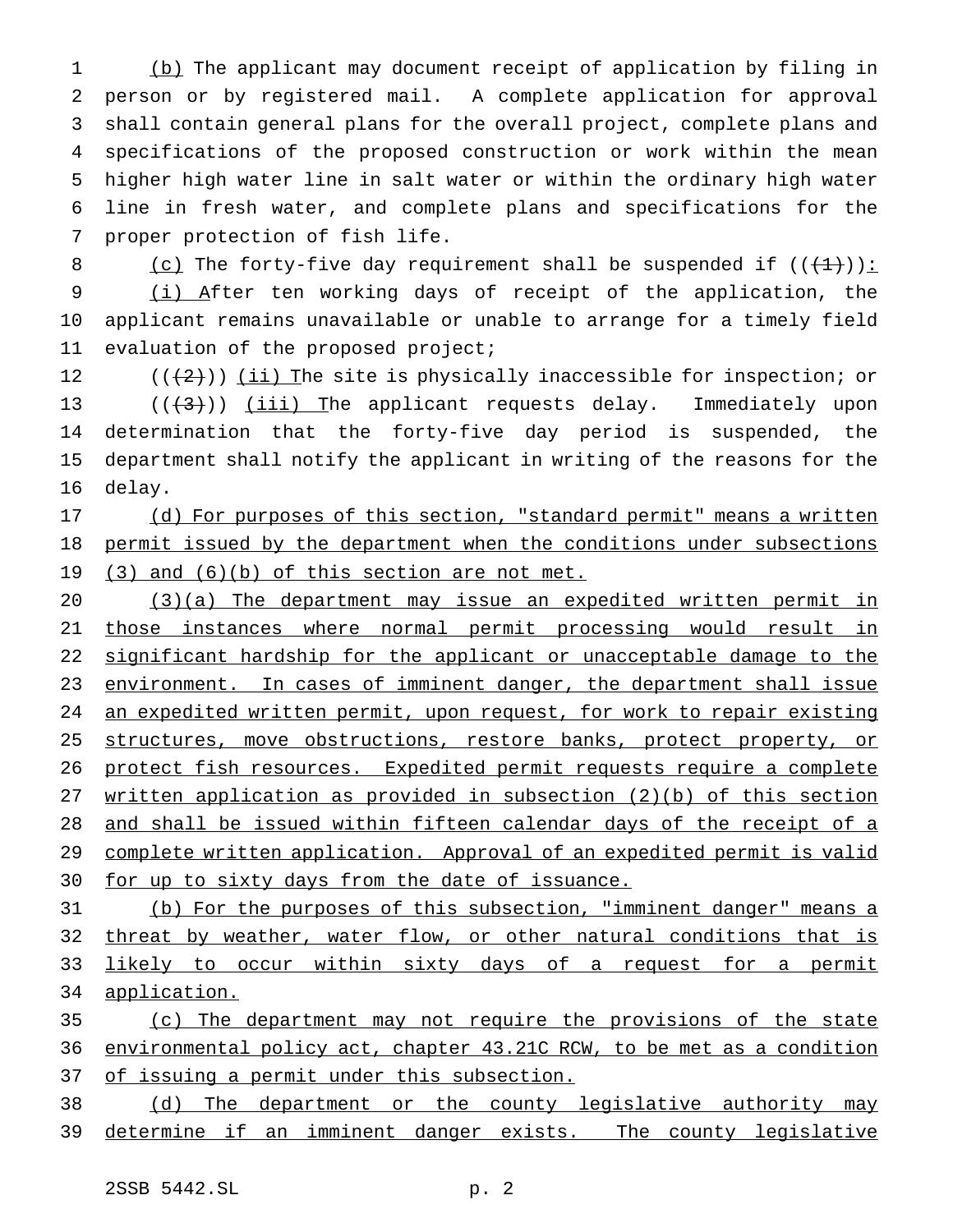authority shall notify the department, in writing, if it determines that an imminent danger exists.

 (4) Approval of a standard permit is valid for a period of up to five years from date of issuance. The permittee must demonstrate substantial progress on construction of that portion of the project relating to the approval within two years of the date of issuance. If the department denies approval, the department shall provide the applicant, in writing, a statement of the specific reasons why and how the proposed project would adversely affect fish life. Protection of fish life shall be the only ground upon which approval may be denied or conditioned. Chapter 34.05 RCW applies to any denial of project approval, conditional approval, or requirements for project modification upon which approval may be contingent.

 (5) If any person or government agency commences construction on any hydraulic works or projects subject to this section without first 16 having obtained ((written)) approval of the department as to the adequacy of the means proposed for the protection of fish life, or if any person or government agency fails to follow or carry out any of the requirements or conditions as are made a part of such approval, the person or director of the agency is guilty of a gross misdemeanor. If any such person or government agency is convicted of violating any of the provisions of this section and continues construction on any such works or projects without fully complying with the provisions hereof, such works or projects are hereby declared a public nuisance and shall be subject to abatement as such.

26 ((For the purposes of this section and RCW 75.20.103, "bed" shall 27 mean the land below the ordinary high water lines of state waters. This definition shall not include irrigation ditches, canals, storm 29 water run-off devices, or other artificial watercourses except where 30 they exist in a natural watercourse that has been altered by man.

 The phrase "to construct any form of hydraulic project or perform other work" shall not include the act of driving across an established 33 ford. Driving across streams or on wetted stream beds at areas other 34 than established fords requires approval. Work within the ordinary high water line of state waters to construct or repair a ford or 36 crossing requires approval.))

 (6)(a) In case of an emergency arising from weather or stream flow conditions or other natural conditions, the department, through its 39 authorized representatives, shall issue immediately, upon request, oral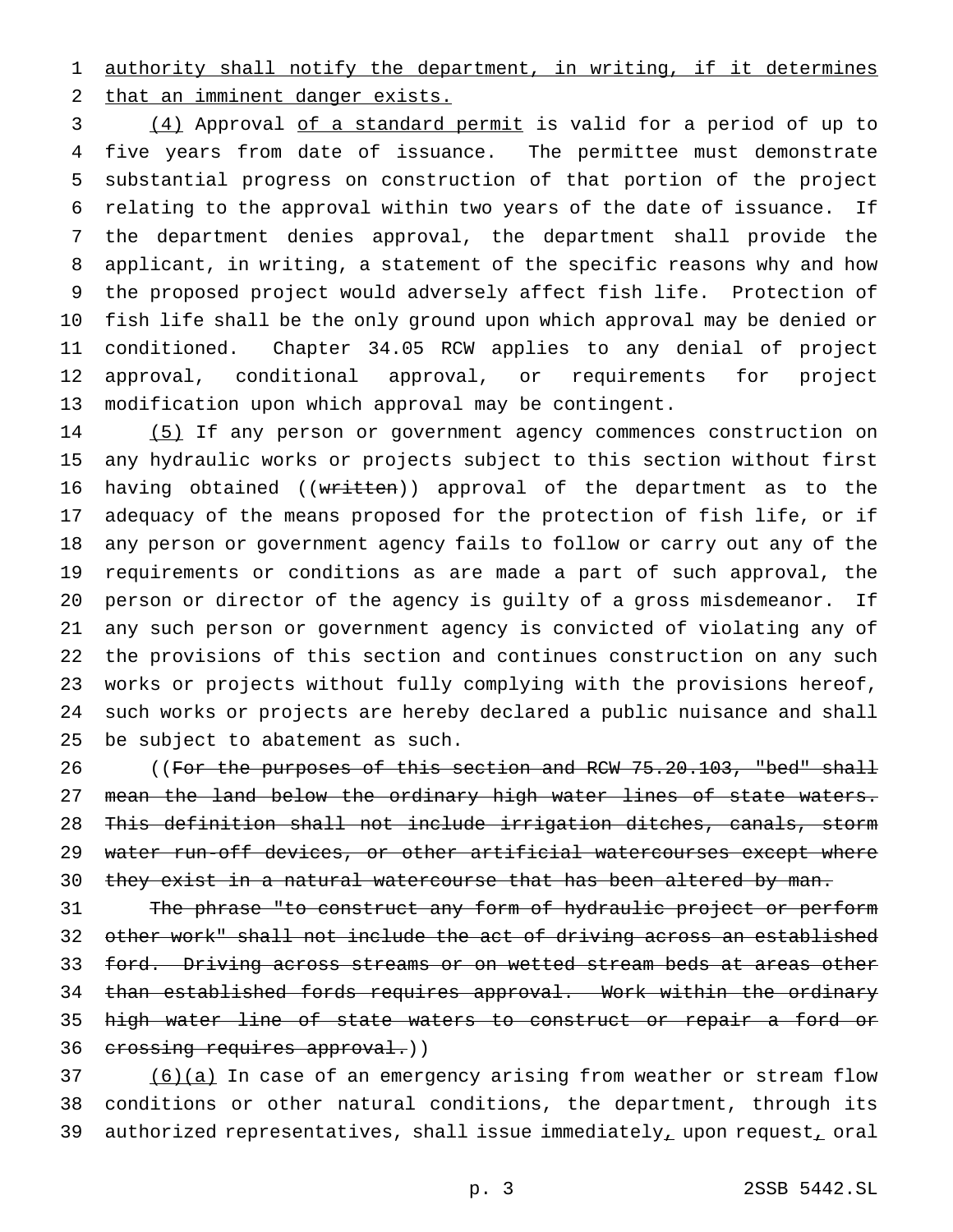approval for removing any obstructions, repairing existing structures, restoring stream banks, or to protect property threatened by the stream or a change in the stream flow without the necessity of obtaining a written approval prior to commencing work. Conditions of an oral approval to protect fish life shall be established by the department and reduced to writing within thirty days and complied with as provided 7 for in this section. Oral approval shall be granted immediately, upon request, for a stream crossing during an emergency situation.

9 (b) For purposes of this section and RCW 75.20.103, "emergency" 10 means an immediate threat to life, the public, property, or of 11 environmental degradation.

12 (c) The department or the county legislative authority may declare 13 and continue an emergency when one or more of the criteria under (b) of 14 this subsection are met. The county legislative authority shall 15 immediately notify the department if it declares an emergency under 16 this subsection.

17 (7) The department shall, at the request of a county, develop five-18 year maintenance approval agreements, consistent with comprehensive 19 flood control management plans adopted under the authority of RCW 20 86.12.200, or other watershed plan approved by a county legislative 21 authority, to allow for work on public and private property for bank 22 stabilization, bridge repair, removal of sand bars and debris, channel 23 maintenance, and other flood damage repair and reduction activity under 24 agreed-upon conditions and times without obtaining permits for specific 25 projects.

26 (8) This section shall not apply to the construction of any form of hydraulic project or other work which diverts water for agricultural irrigation or stock watering purposes authorized under or recognized as being valid by the state's water codes, or when such hydraulic project or other work is associated with streambank stabilization to protect farm and agricultural land as defined in RCW 84.34.020. These irrigation or stock watering diversion and streambank stabilization projects shall be governed by RCW 75.20.103.

 (9) For the purposes of this section and RCW 75.20.103, "bed" means the land below the ordinary high water lines of state waters. This definition does not include irrigation ditches, canals, storm water 37 run-off devices, or other artificial watercourses except where they exist in a natural watercourse that has been altered by man.